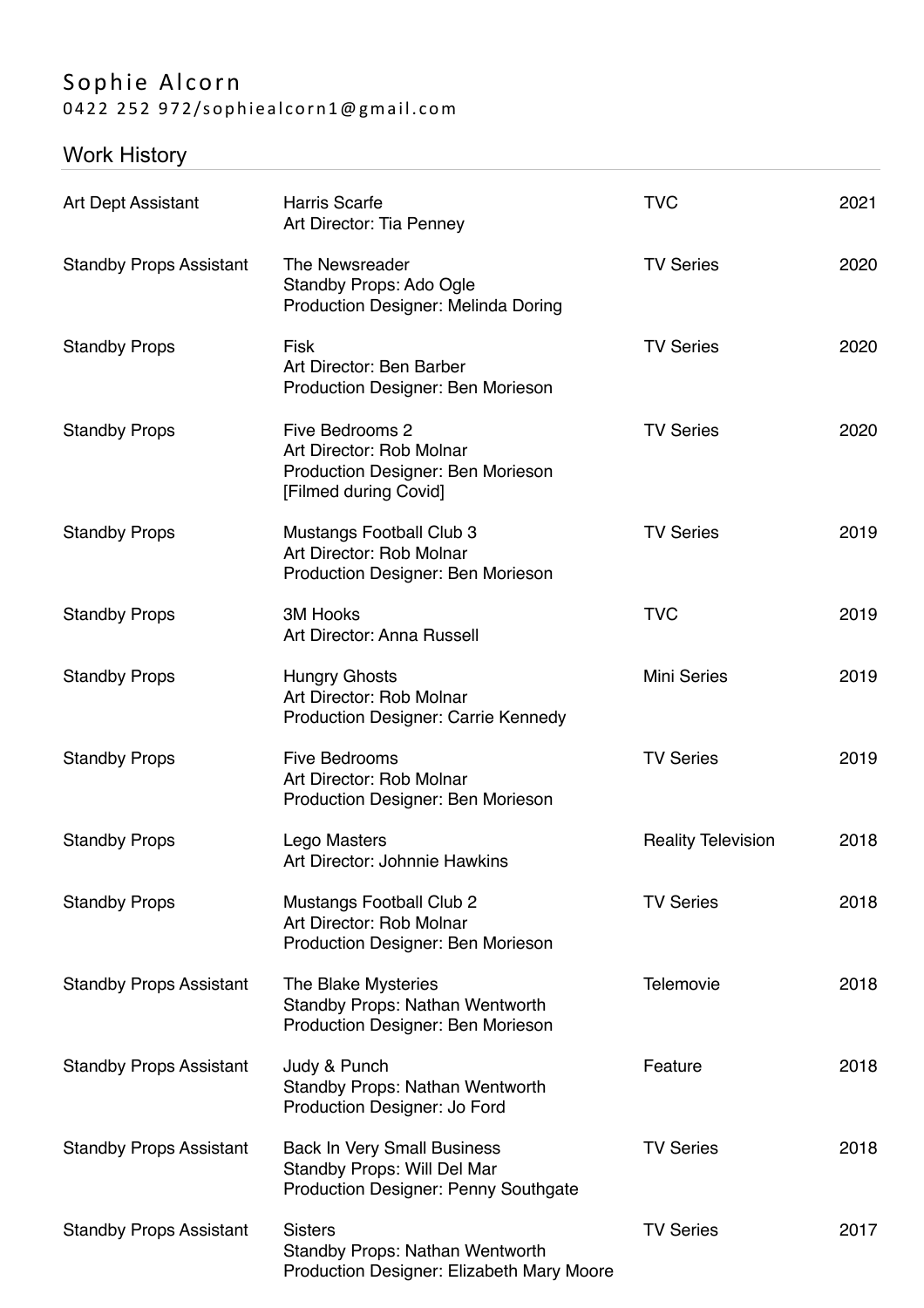| <b>Standby Props</b>            | Utopia<br><b>Production Designer: James Clark</b><br>Producer: Deb Herman<br>Director: Rob Sitch                   | <b>TV Series</b>   | 2017         |
|---------------------------------|--------------------------------------------------------------------------------------------------------------------|--------------------|--------------|
| <b>Special Effects Buyer</b>    | Stem [Upgrade]<br>Special Effects Supervisor Assistant: Maxine Dennett<br>Special Effects Supervisor: Angelo Sahin | Feature            | 2017         |
| <b>Standby Props Assistant</b>  | <b>The Warriors</b><br>Standby Props: Nathan Wentworth<br>Production Designer: Ben Morieson                        | <b>Mini Series</b> | 2016         |
| <b>Art Department Assistant</b> | Newton's Law<br>Art Director: Colin Robertson<br><b>Production Designer: Robbie Perkins</b>                        | <b>TV Series</b>   | 2016         |
| <b>Standby Props</b>            | Deep Storage<br><b>Production Designer: Penny Southgate</b>                                                        | <b>Short Film</b>  | 2016         |
| <b>Standby Props Assistant</b>  | Nowhere Boys 3<br>Standby Props: Will Del Mar<br><b>Production Designer: Simon McCutcheon</b>                      | <b>TV Series</b>   | 2016         |
| <b>Standby Props</b>            | <b>Franklin Covey</b><br>Art Director: Nathan Wentworth                                                            | Promo Video        | 2016         |
| <b>Standby Props Assistant</b>  | <b>Barracuda</b><br><b>Standby Props: Nathan Wentworth</b><br>Production Designer: Elizabeth Mary Moore            | <b>Mini Series</b> | 2015         |
| <b>Standby Props Assistant</b>  | Open Slather<br><b>Standby Props: Nathan Wentworth</b><br><b>Production Designer: Penny Southgate</b>              | <b>TV Series</b>   | 2015         |
| Set Dresser/Standby Props       | <b>Neighbours</b><br>Production Designer: Peta Lawson                                                              | <b>TV Series</b>   | 2014-Present |
| <b>Standby Props Assistant</b>  | The Worst Year of My Life Again<br><b>Standby Props: Nathan Wentworth</b><br>Production Designer: Otello Stolfo    | <b>TV Series</b>   | 2013         |
| <b>Standby Props Assistant</b>  | Wentworth 1<br>Standby Props: Paris McKenna-Smith<br><b>Production Designer: Robbie Perkins</b>                    | <b>TV Series</b>   | 2013         |
| Art Department Assistant        | <b>Cockneys VS Zombies</b><br>Art Director: Daniela Faggio<br><b>Production Designer: Matthew Button</b>           | Feature, UK        | 2011         |
| <b>Standby Props</b>            | <b>Demons Never Die</b><br><b>Production Designer: Paul Burns</b>                                                  | Feature, UK        | 2010         |
| <b>Art Director Assistant</b>   | EastEnders<br>Series Designer: Kirsten Dudley                                                                      | TV Series, UK      | 2010         |